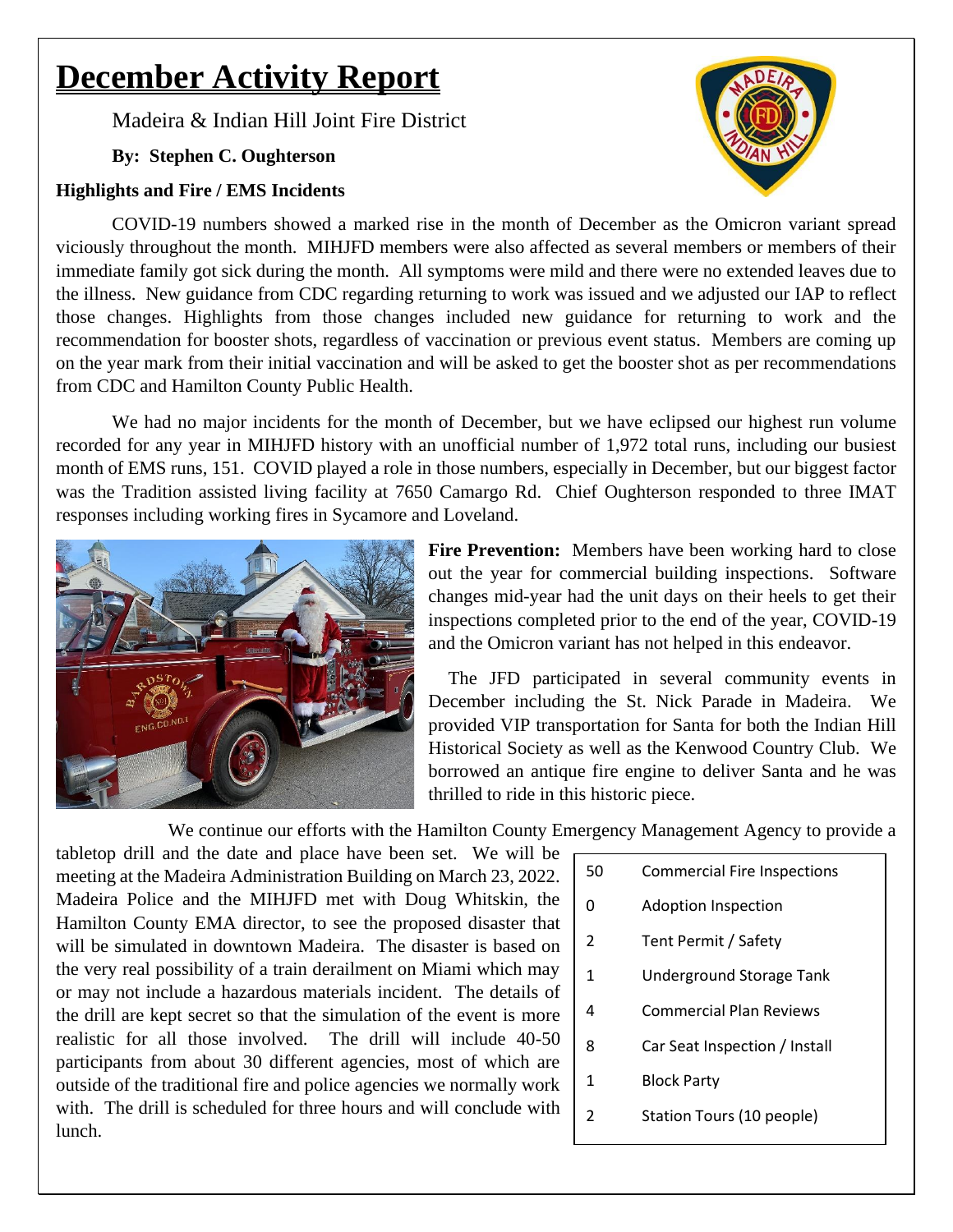**Training:** The Leadership Academy students, Lt. Linne and Lt. Scheuerman, have decided on their project. They will be re-imagining the Mission Statement, Vision and Values for the JFD. It has been several years and most of our members were not around when those were developed. There were three questionnaires developed for the project. Both internal and external stakeholders will be asked to complete a short survey that will offer input that the team will use to help develop or re-affirm our mission statement, vision and values.



We continued to utilize the acquired structure behind Madeira City Building. Crews focused on hose movement and fire stream application. Another property became available during the week between Christmas and New Years at 8100 Buckingham. The structure was used to perform line deployments and extending hand lines. The structure is scheduled to be demolished in the first half of January. We didn't have the house long enough to perform the necessary preparations to perform live fire evolutions, but it would have been a perfect location and structure for live burns. Hopefully, we will have another demo project to fulfill that need in 2022. In the meantime, we will continue to utilize the live burn facility in Loveland.

Our medical director, Dr. Rachael Mathews, presented three sessions of run review for our personnel. Dr. Mathews is entering her third year as our medical director and is an Emergency Room Physician at Bethesda North Hospital. During run review, she choses runs that we made and presents the assessment,

treatment, documentation and follow-up care for that patient. This training is especially valuable for our members to verify that their assessment, treatment and documentation conforms to our protocol and scope of practice. For Dr. Mathews, it confirms the same because as paramedics, we operate under her physician license.

#### **Apparatus Maintenance:**

- Completed routine maintenance / oil change M64
- Ordered part and replaced bad door hardware on Q65
- Minor repair for power cot and stair chair
- Vogelpohl completed warranty work on S65 Fuel Fill Tube

M64 Damage: M64 was damaged while negotiating a tight turn in a driveway on Walton Creek while transporting a patient to the hospital in November. We had two companies participate in getting an estimate for damage repair. We have scheduled the repair for January 23<sup>rd</sup>, 2022 at Kenny's Collision in Alexandria, Kentucky. Our operational budget will pay for the repair, we chose not to claim the damage for insurance due to relatively inexpensive repair.

#### **Fitness:**

We completed the last month of the year with another department wide fitness challenge, the Push-up Challenge. Members were asked to record their daily push up totals with a goal to record 1,000 for the month. While numbers are still being recorded as people return from holiday, preliminary results show that of the 20 members participated, of which 16 met the goal of 1,000. Two members challenged themselves and each recorded 1,000 in one day! Department totaled over 32,000 pushups for the month.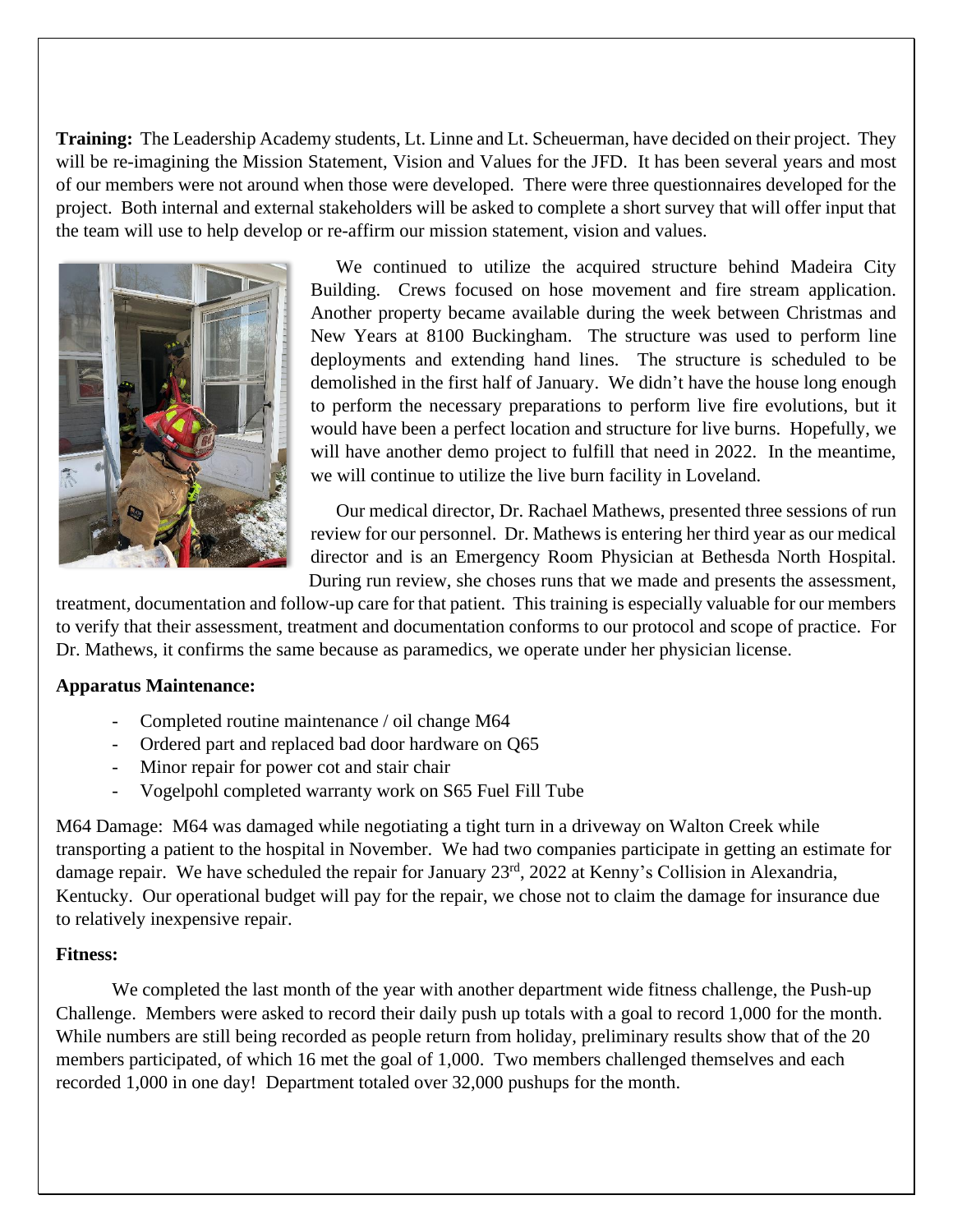

### **Personnel:**

The recommendations for promotion for Captains and Lieutenants were completed in December and the Chief recommended Lt. Linne and Lt. Scheuerman to be promoted to the rank of Captain and Firefighter / Paramedics Nick Stiens and Sean McCarthy to the rank of Lieutenant. The Chief will present those recommendations to the Personnel Committee on January 3rd and provided there are no objections from the Board of Trustees, those promotions will take place on January 11, 2022. Mark Feldmann was given a conditional offer of employment, pending completion of the pension physical and Board of Trustee Approval. This exhausts our eligibility list from 2021 and we will begin an external hiring process in January to seek fulfillment of the final career position. That process is scheduled to be completed by the end of the first quarter of 2022. THANK YOU to both cities for approving personnel improvements for 2022.

**Station Maintenance:** Overhead door repaired worn equipment on Door 5 at the Indian Hill Station. The drains were jetted at Station 65 to prevent clogging.

## **Budget:**

We completed the year 1.8% under budget, or \$73,325 of the 2021 Approved Budget of 4,073,619. There are a few payables that have not been invoiced to include furniture for conference room and training room; ambulance repairs; personnel physicals; EMS supplies; and updated rope rescue gear. End of the year numbers will be included in the annual report.

Both cities have approved the MIHJFD Operational Budget for 2022. The budget represents the reorganization of our officers and the creation of two more career positions. One firefighter / paramedic is currently on our eligibility list and will be hired as a career member as long as he completes the post offer physical and upon appointment from the Board of Trustees on January  $10<sup>th</sup>$ . FF / Medic Mark Feldmann will begin on January 30, 2022 on Unit 2.

**Projects:** We continue to work on several projects regarding apparatus and personnel deployment:

- **Engine:** We had our pre-construction meeting with E-One to go over our final specification to be sent to the engineers in Ocala, Florida. Minor changes were made to the specification as a result of engineering requests. We expect delivery of the truck in the first quarter of 2023.
- **Mission / Vision / Values:** Surveys posted online, social media and email. Surveys will poll internal and external stakeholders for their opinions on the expectations of their fire district. Results will assist LA Members on their project for completion of the course.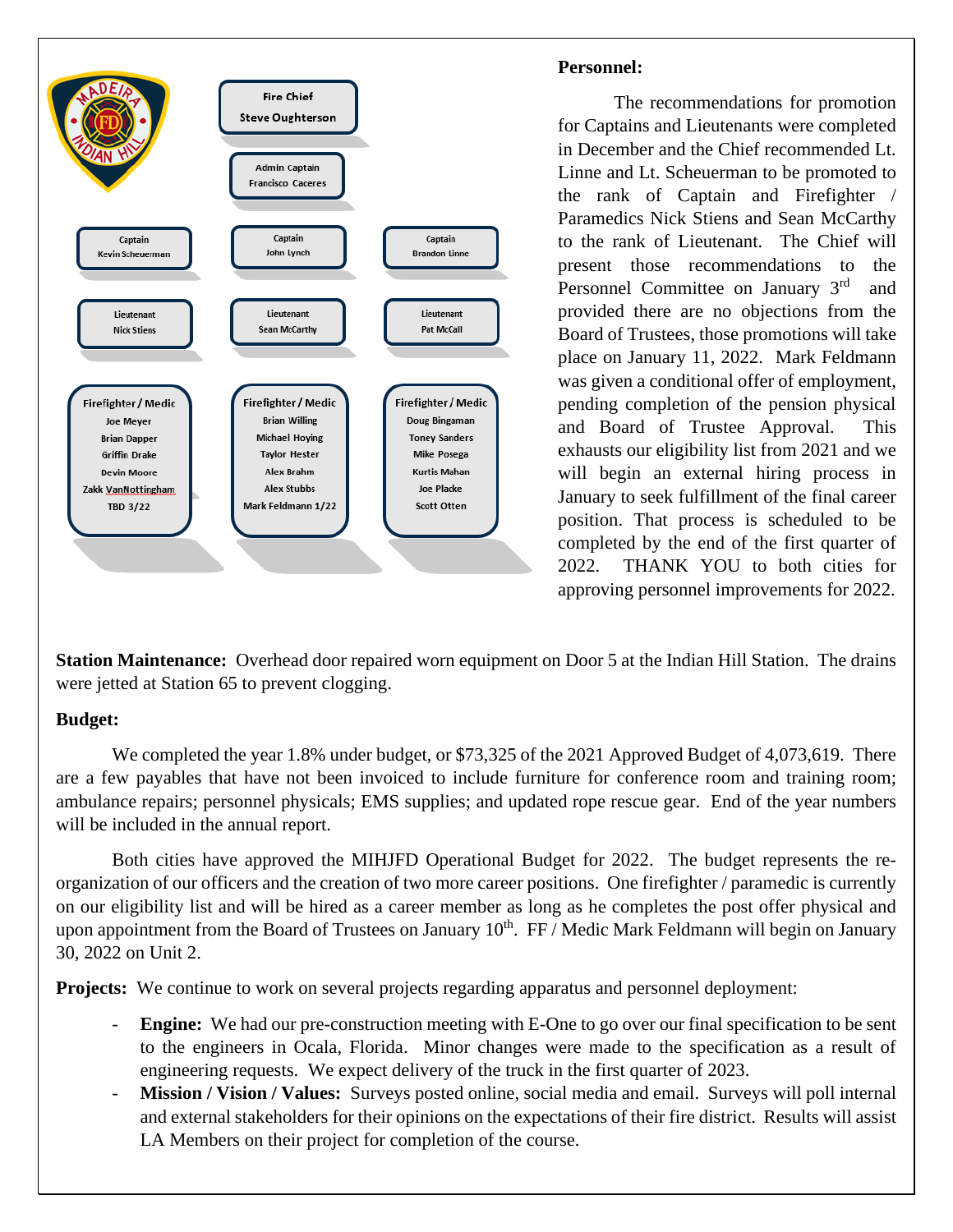**Department Events:** Getting through the busy holiday season was a success due to the hard work of all our personnel, but especially Sara Jacob and Jennifer Lightcap. The highlight for the events for me included the happy faces of the children as they greeted Santa and received gifts. For a few children, this was their first encounter with a live Santa and it was a treat for all. Department members also received a personalized gift from the department. Residents stopped by all month to show their appreciation with treats and cards, we were once again overwhelmed by their



generosity and thoughtfulness. The Heidt Family is one example, as they gave each and every member an individual gift of home-made honey and a gift card to their restaurant, Oakley Kitchen. The MIH Fire Company was also recipients of several financial gifts over the course of the holidays including but not limited to the Pohl Family, the Hauck's and the Jaeger's. Thank You!

| December 2021 Fire Incidents                       |                            |                |                 |                    |  |  |  |  |  |  |
|----------------------------------------------------|----------------------------|----------------|-----------------|--------------------|--|--|--|--|--|--|
| Count of Incident Type                             | <b>District</b>            |                |                 |                    |  |  |  |  |  |  |
| Incident Type                                      | Indian<br>H <sub>ill</sub> | Madeira        | Out Of District | <b>Grand Total</b> |  |  |  |  |  |  |
| Alarm system activation, no fire - unintentional   |                            |                |                 |                    |  |  |  |  |  |  |
| Alarm system sounded due to malfunction            | 1                          |                |                 |                    |  |  |  |  |  |  |
| Animal rescue                                      |                            | 1              |                 | 1                  |  |  |  |  |  |  |
| <b>Building fire</b>                               |                            |                | 3               | 3                  |  |  |  |  |  |  |
| Carbon monoxide detector activation, no CO         |                            | 3              |                 | 3                  |  |  |  |  |  |  |
| Detector activation, no fire - unintentional       |                            | 1              |                 | 1                  |  |  |  |  |  |  |
| Dispatched & canceled en route                     | 4                          | 4              | 10              | 18                 |  |  |  |  |  |  |
| Electrical wiring/equipment problem, other         |                            | 1              |                 |                    |  |  |  |  |  |  |
| False alarm or false call, other                   | $\overline{2}$             |                | 1               | 3                  |  |  |  |  |  |  |
| Motor vehicle accident with no injuries.           |                            | $\overline{2}$ |                 | 3                  |  |  |  |  |  |  |
| Passenger vehicle fire                             |                            | 1              |                 |                    |  |  |  |  |  |  |
| Power line down                                    | 1                          |                |                 | 1                  |  |  |  |  |  |  |
| Public service                                     |                            | 1              |                 |                    |  |  |  |  |  |  |
| Smoke detector activation due to malfunction       | 1                          | 1              |                 | $\overline{2}$     |  |  |  |  |  |  |
| Smoke detector activation, no fire - unintentional | 1                          |                |                 | 1                  |  |  |  |  |  |  |
| Smoke or odor removal                              | $\overline{c}$             |                |                 | $\mathfrak{D}$     |  |  |  |  |  |  |
| Smoke scare, odor of smoke                         |                            | $\overline{2}$ |                 | $\mathfrak{D}$     |  |  |  |  |  |  |
| <b>Grand Total</b>                                 | 14                         | 17             | 14              | 45                 |  |  |  |  |  |  |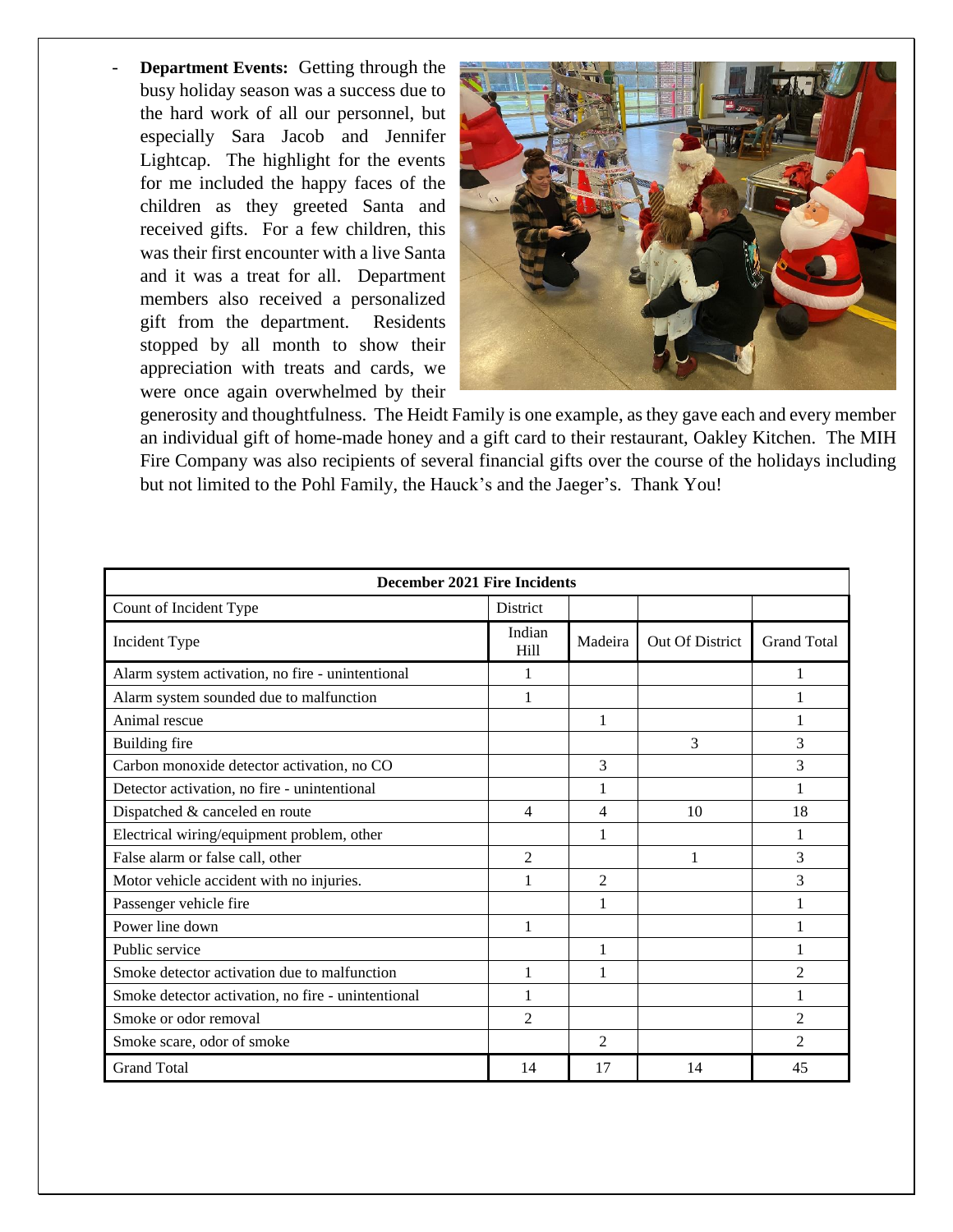# **DECEMBER EMS RUN DATA**

| <b>EMS RUNS</b>         | <b>JAN</b> | <b>FEB</b> | <b>MAR</b> | <b>APR</b> | <b>MAY</b> | <b>JUNE</b> | <b>JULY</b> | <b>AUG</b> | <b>SEP</b> | OCT  | <b>NOV</b> | <b>DEC</b> |
|-------------------------|------------|------------|------------|------------|------------|-------------|-------------|------------|------------|------|------------|------------|
| <b>MEDIC 64</b>         | 29         | 29         | 27         | 37         | 42         | 30          | 38          | 38         | 48         | 42   | 39         | 40         |
| <b>MEDIC 65</b>         | 86         | 78         | 74         | 80         | 89         | 79          | 90          | 92         | 101        | 86   | 99         | 114        |
| <b>MADEIRA</b>          | 84         | 85         | 72         | 87         | 98         | 77          | 93          | 93         | 103        | 100  | 109        | 127        |
| <b>INDIAN HILL</b>      | 29         | 18         | 24         | 29         | 30         | 27          | 27          | 26         | 31         | 22   | 27         | 25         |
| <b>MUTUAL AID Given</b> | 2          | 3          | 5          | 5          | 8          | ⇁           | 8           | 9          | 13         | 6    | 8          | 5          |
| <b>MUTUAL AID Recyd</b> | 5          | 8          | 4          | ⇁          | 4          | 8           |             |            | 2          | 3    | и          | 4          |
| <b>MONTHLY TOTAL</b>    | 115        | 106        | 101        | 121        | 136        | 111         | 128         | 128        | 147        | 128  | 144        | 167        |
| <b>YEAR TO DATE</b>     | 115        | 221        | 322        | 443        | 579        | 690         | 818         | 946        | 1093       | 1221 | 1365       | 1532       |

| <b>EMS RUNS</b>        | <b>JAN</b> | <b>FEB</b> | <b>MAR</b> | <b>APR</b> | <b>MAY</b> | <b>JUNE</b>    | <b>JUL</b><br>v | <b>AUG</b> | <b>SEP</b>   | <b>OCT</b> | <b>NOV</b> | <b>DEC</b> |
|------------------------|------------|------------|------------|------------|------------|----------------|-----------------|------------|--------------|------------|------------|------------|
| Treated/Transported    | 86         | 70         | 64         | 85         | 94         | 67             | 88              | 100        | 99           | 98         | 94         | 106        |
| <b>Not Transported</b> | າາ<br>ے    | 25         | 26         | 28         | 29         | ~-<br><u>.</u> | $\sim$<br>▃▵    | -          | $4^{\prime}$ | ົ<br>∠⊾    | 35         | 48         |

| <b>NURSING HOMES</b> | <b>JAN</b> | <b>FEB</b> | <b>MAR</b> | <b>APR</b> | <b>MAY</b> | <b>JUNE</b> | <b>JULY</b> | <b>AUG</b> | <b>SEP</b> | OCT | <b>NOV</b> | <b>DEC</b> |
|----------------------|------------|------------|------------|------------|------------|-------------|-------------|------------|------------|-----|------------|------------|
| 5970 Kenwood         | 20         | 17         | 20         | 18         | 22         | 20          | 16          | 15         | 19         | 8   | 10         | 14         |
| 7885 Camargo         | 15         | 9          | 11         | 16         | 12         | 10          | 20          | 11         | 13         | 22  | 20         | 27         |
| 7650 Camargo         | 5          | 9          | 8          | 12         | 10         | 10          | 11          | 15         | 15         | 16  | 23         | 14         |
| <b>MONTHLY TOTAL</b> | 40         | 35         | 39         | 46         | 44         | 40          | 47          | 41         | 47         | 46  | 53         | 55         |
| <b>YEAR TO DATE</b>  | 40         | 75         | 114        | 160        | 204        | 244         | 291         | 332        | 379        | 425 | 478        | 533        |

# **Hamilton County Public Health: Daily COVID Cases**

**HCPH Daily Cases**